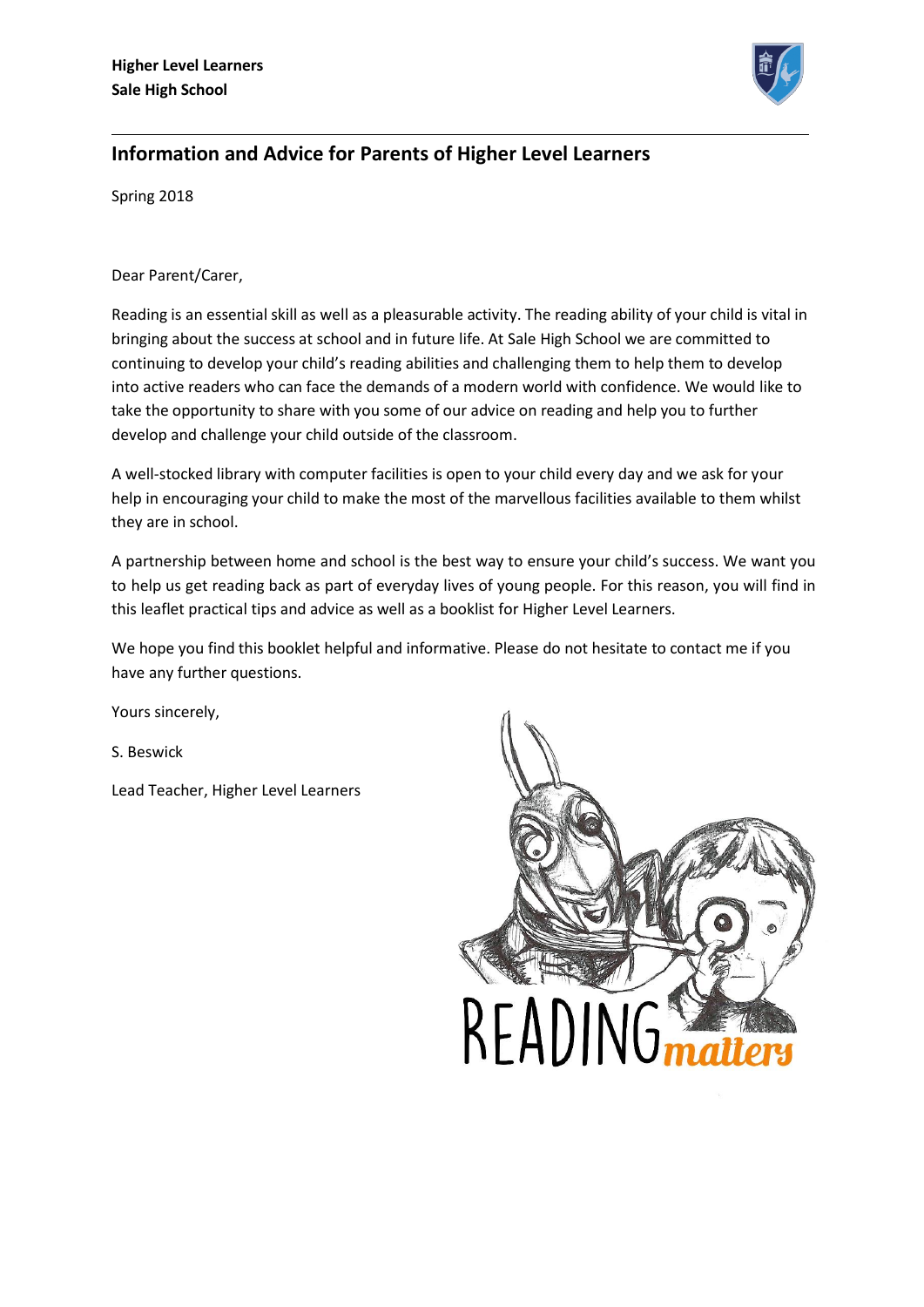

## **Which skills do I need to practice?**

#### **Advice for Parents**

The four ingredients for reading progress are:

- Practice
- Praise
- Pleasure
- Success

#### **Suggested strategies to develop your child's reading abilities**

Select an appropriate book:

Part of the pleasure is choosing a book. It is important that you allow your child to choose what to read, rather than you choosing what you think they should read. That is not to say, however, that you cannot act as a guide for their reading selection. Remember that the appearance of the book is important. For more able readers, stamina will be increased through selecting books with more complex sentence structures and a wider vocabulary although this should not be at the expense of enjoyment.

Prediction:

Reading books together could stimulate discussion.

Above all, be enthusiastic. Make it fun.

Give lots of praise.

Go along to an event at the local library together. Most libraries run a Summer Reading Challenge, a fun scheme that encourages children to read by giving them rewards like stickers, bookmarks and medals.

Never use reading as a punishment. Foster an ethos where reading matters. Include books or book tokens as a present or reward.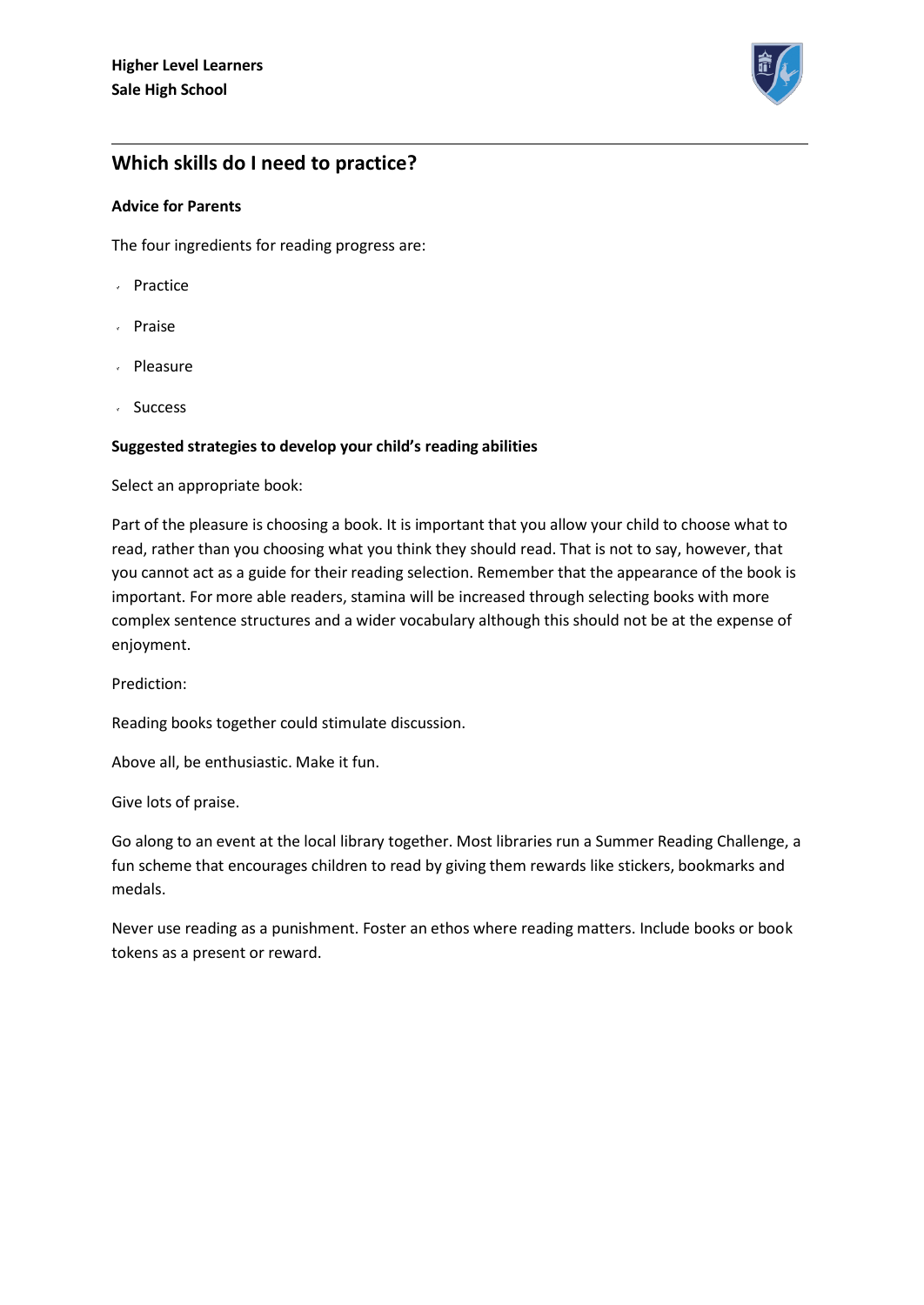

# **English Programme of Study: Key Stage 3 (Yrs 7-9)**

**National Curriculum in England** 

**September 2013** 

### **Reading**

Pupils should be taught to:

develop an appreciation and love of reading, and read increasingly challenging material independently through:

- reading a wide range of fiction and non-fiction, including in particular whole books, short stories, poems and plays with a wide coverage of genres, historical periods, forms and authors. The range will include high-quality works from:
	- English literature, both pre-1914 and contemporary, including prose, poetry and drama
	- Shakespeare (two plays)
	- seminal world literature
- choosing and reading books independently for challenge, interest and enjoyment.
- re-reading books encountered earlier to increase familiarity with them and provide a basis for making comparisons.

understand increasingly challenging texts through:

- learning new vocabulary, relating it explicitly to known vocabulary and understanding it with the help of context and dictionaries
- **EXECT** making inferences and referring to evidence in the text
- **EXED** knowing the purpose, audience for and context of the writing and drawing on this knowledge to support comprehension
- checking their understanding to make sure that what they have read makes sense.

read critically through:

- knowing how language, including figurative language, vocabulary choice, grammar, text structure and organisational features, presents meaning
- recognising a range of poetic conventions and understanding how these have been used
- studying setting, plot, and characterisation, and the effects of these
- understanding how the work of dramatists is communicated effectively through performance and how alternative staging allows for different interpretations of a play
- making critical comparisons across texts
- studying a range of authors, including at least two authors in depth each year.